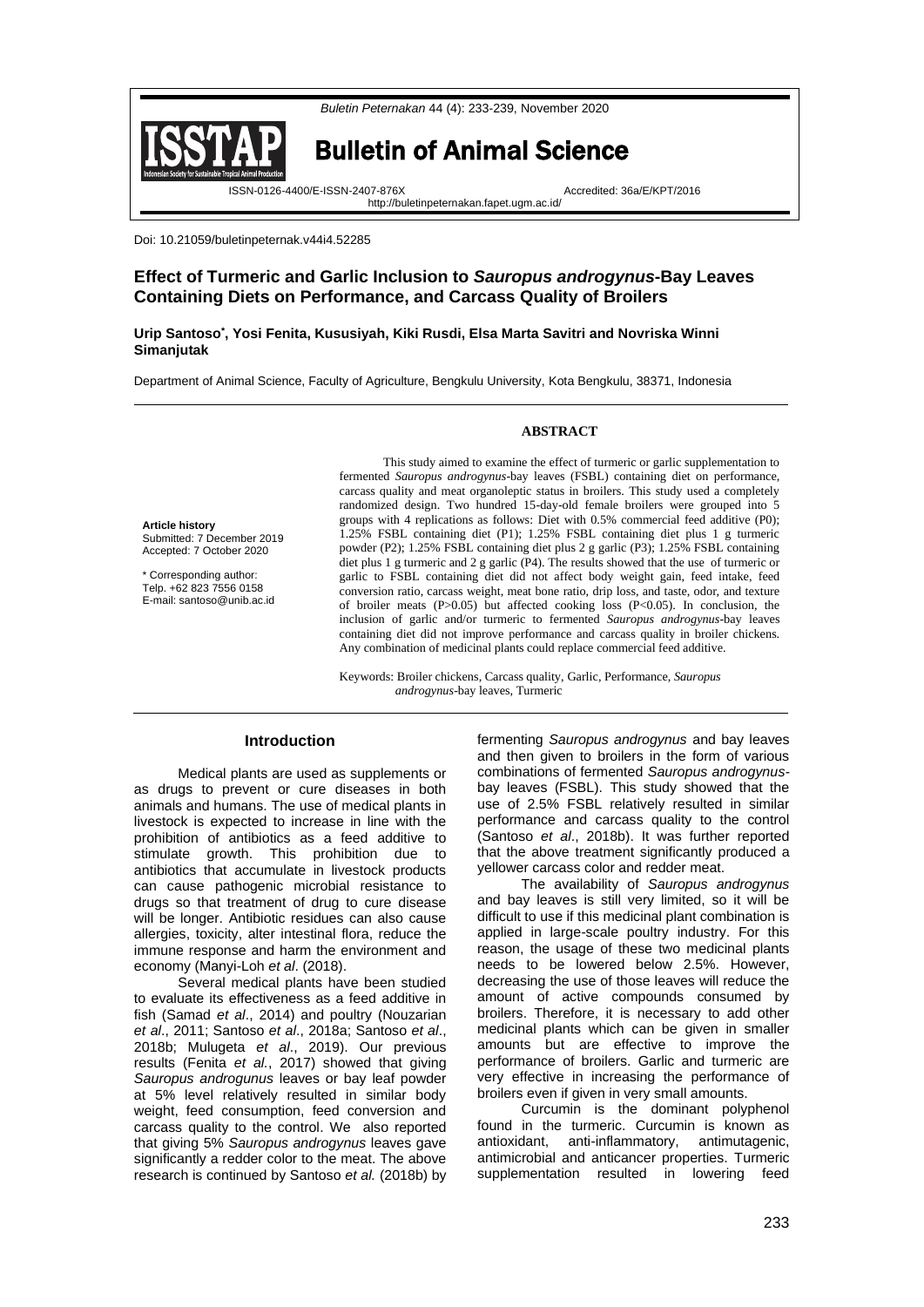conversion ratio (Nouzarian *et al*., 2011; Lukasiewicz *et al*., 2017), mortality and cooking loss but increasing shear force and meat color (Lukasiewicz *et al*., 2017). One gram turmeric/kg diet inclusion is adequate to increases body weight gain (Samarasinghe *et al*., 2003), and this level was used in the present study.

Garlic exhibits antibacterial activity (Al-Masaudi and Al-Bureikan, 2013), antimicrobial activity (Yetgin *et al*., 2018), antifungal activity (Burian *et al*., 2017, antiparasitic (Yildiz *et al*., 2019) and antiviral activity (Arify *et al*., 2018). The main compounds of this medical plant are allicin, diallyl disulphide, S-allylcysteine, and diallyl trisulfide (Mikaili *et al*., 2013). Sangilimandan *et al.* (2019) reported that the inclusion of 2 g garlic/kg diet improve production efficiency.

This study was conducted to analyze the effects of turmeric and/or garlic supplementation to fermented *Sauropus androgynus*-bay leaves (FSBL) containing diet on growth performance (body weight, body weight gain, feed intake and feed conversion ratio), carcass quality and meat organoleptic status in broiler chickens. It was hypothesized that the inclusion of garlic and turmeric to fermented *Sauropus androgynus-*bay leaves containing diet improve growth performance and carcass quality in broiler chickens.

# **Materials and Methods**

### **Preparation of medical plant powder**

Bay leaves and *Sauropus androgynus* leaves were air-dried for 5 days, and then dried in the sun for one hour to obtain 10-12% water content, and stored before fermentation. Garlic thinly sliced, dried in the sun to dry, milled and stored before use. Turmeric powder was obtained from traditional markets. All these medicinal plants were analyzed proximate and their energy levels. Gross energy was measured using a bomb calorimeter, whereas proximate analysis was done using the methods of AOAC (2012). The results of this analysis were used to calculate the nutritional composition of the experimental diets.

# **Fermentation**

The leaves were fermented with cassava yeast (Santoso *et al*., 2015). In short, bay and *Sauropus androgynus* leaves were steamed for 30 minutes and then cooled. They were then fermented in closed plastic bags with cassava yeast at level of 0.5% of the leaves for 24 hours for *Sauropus androgynus* leaves and 48 hours for bay leaves. The fermented products were then milled and stored in plastic bags before use. The fermented leaves were analyzed proximate and their energy levels.

### **Animals and diets**

Newly arrived 300 one day old female broiler chicks strain Lohman were placed in brooder ring and given sugar containing water to decrease stress due to travel. The temperature of

the brooder was maintained between  $32-33$ °C at the first week and it was gradually lowered at the second week. At the end of second week the broiler chicks were not given additional heat. Broiler chicks were vaccinated against ND at the age of 21 days. Broiler chickens were given commercial diet before entering into the research period.

At the age of 15 days, female broilers were selected, and grouped into plots and given experimental diet up to the age of 35 days. The composition of experimental diets have been published elsewhere (Santoso *et al.*, 2020). The calculated crude protein of P0, P1, P2, P3, and P4 diets was 20.0%, 19.7%, 19.7, 19.7%, and 19.7%, respectively, whereas the calculated ME of P0, P1, P2, P3, and P4 diets was 3,130, 3,111, 3,111, 3,110, 3,110 kcal/kg, respectively (Santoso et al., 2020). One gram turmeric/kg diet supplementation (Samarasinghe *et al*., 2003) was able to increase body weight and to reduce fat deposition in broilers so that this level was used in this study. The use of garlic at level of 2 g/kg in this study was based on the research of Jimoh *et al.* (2012).

This study used a completely randomized design. Two hundred 15-days-old female broilers were grouped into 5 treatment groups with 4 replications of 10 birds as follows: Diet with 0.5% commercial feed additive (P0); 1.25% fermented *Sauropus androgynus*-bay leaves (the ratio was 1:3) (FSBL) containing diet (P1); 1.25% FSBL containing diet plus 1 g turmeric powder/kg diet (P2); 1.25% FSBL containing diet plus 2 g garlic/kg diet (P3); 1.25% FSBL containing diet plus 1 g turmeric and 2 g garlic/kg diet (P4). Broiler chickens were maintained in open house with a roof monitor, stocking density 10 broilers/1m<sup>2</sup> , lighting 12 hours from 18.00 to 06.00. Broiler chickens were given experimental diets and drinking water *ad libitum*. Body weight, feed intake and feed conversion ratio were measured weekly.

### **Variables and sampling**

At 35 days of age, six female broiler chickens from each treatment group were selected and slaughtered. Variables measured were carcass weight, meat bone ratio, cooking loss, carcass color, and drip loss. DSM broiler fan was used to measure carcass color. Breast meats were placed in closed plastic bags, boiled at 80°C for 20 minutes and cooled. Cooking loss was measured by reducing the weight of breast meat before cooking by the weight of breast meat after cooking divided by the weight of breast meat before cooking multiplied 100% (Santoso *et al.*, 2002). Other breast meats were placed in closed plastic bags, stored at freezer for 72 hours. Drip loss was calculated by reducing the weight of breast meat before storage by the weight of breast meat after thawing divided by the weight of breast meat before storage multiplied by 100%. Meat bone ratio was measured by dividing the weight of breast and thigh meats by the weight of breast and thigh bones (Santoso *et al*., 2018b).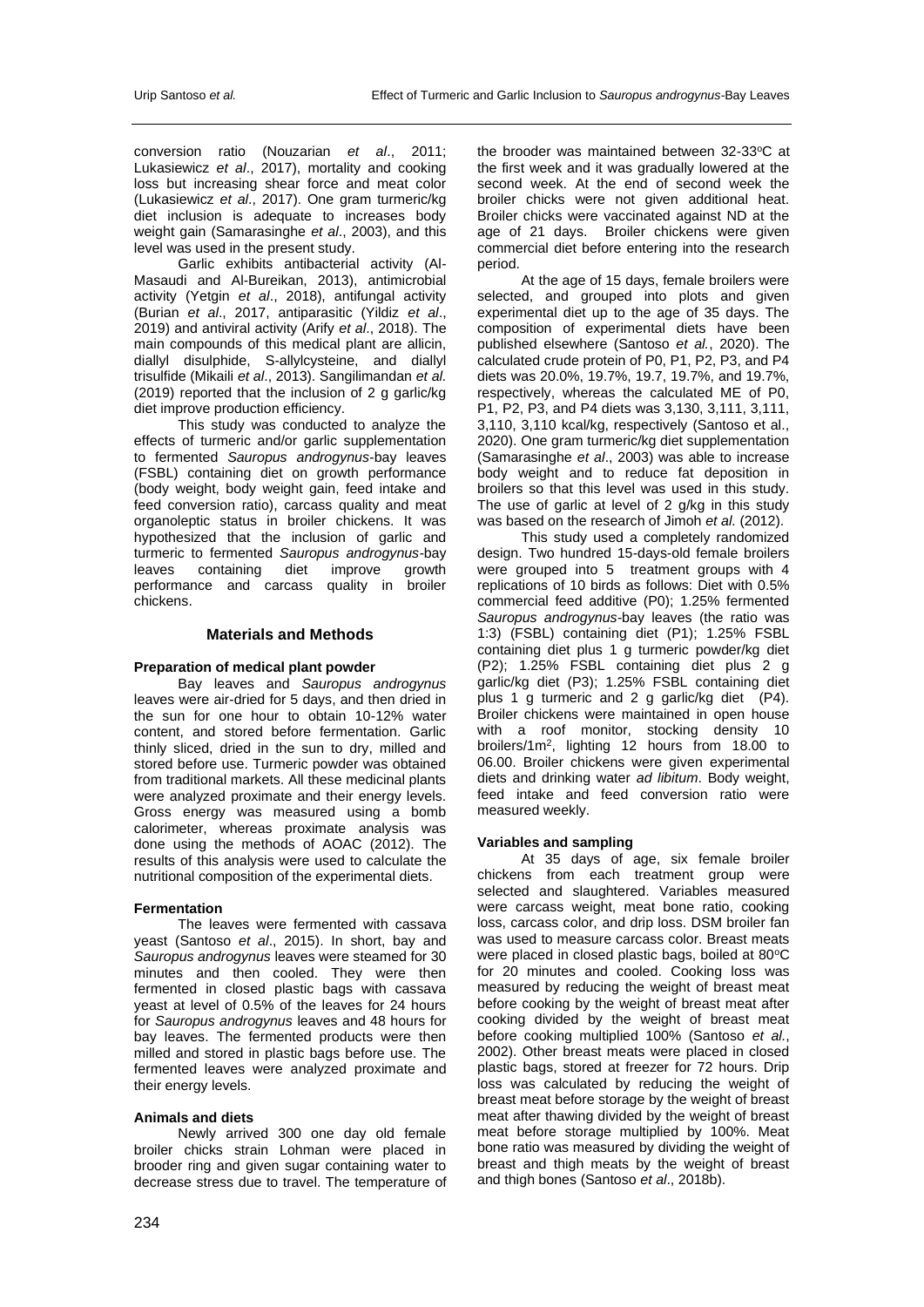Twenty semi-trained sensory panelists were used in the present study. The meat color was assessed by comparing the color of the breast meat with the standard ID-DLO reference scale of 1-5 (Santoso et al., 2002). The meat odor was judged from very fishy (score 1) to not fishy/ (score 5). The meat taste was measured according to the method of Santoso et al. (2018b). The panelists were previously trained by testing the breast broth obtained by boiling the meat at various concentrations. The value 1 (bad taste) was obtained by making a broth from 1 g of meat boiled in 50 ml of water; value 2 (less taste delicious) 4 g meat/50 ml water; value 3 (taste quite good) 7 g meat/50 ml water; value 4 (good taste) 10 g meat/50 ml water and; value 5 (very tasty) 13 g meat/50 ml water. After the panelist could distinguish the meat taste, they were then asked to taste and to score the meat taste from 1 (bad taste) to 5 (very tasty). Texture test was done by biting boiled meat using the teeth, and scored from 1 (not soft) to 5 (very soft).

### **Data analysis**

Data were analyzed using analysis of variance, and Duncan's Multiple Range Test was used as a further test if it had significant effect.

# **Result and Discussion**

# **Chemical composition of medical plant used**

The results of laboratory analysis of medicinal plants used in this study are presented in Table 1. Fermented bay leaves or *Sauropus androgynus* leaves had higher protein content with lower crude fat, crude fiber and energy as compared with unfermented ones. Turmeric contains 8.32% crude protein, 7.64% crude fiber, 1.04% crude fat, 0.23% calcium, 0.34% phosphorus and 1.675 kcal energy/kg. Garlic contains 4.38% crude protein, 8.45% crude fiber, 1.28% crude fat, 0.02% calcium, 0.18% phosphorus and 1.317 kcal energy/kg.

An increased crude protein in the fermentation process due to several factors, including the addition of protein from microbial culture, the ability of microorganisms to secrete several enzymes, and the use of carbohydrates, fats and crude fibers of feedstuffs by microorganisms to obtain energy and for cell<br>activity (Oseni and Akindahunsi, 2011). (Oseni and Akindahunsi, Olukomaiya *et al.* (2019) stated that fermentation carbohydrate of feedstuffs were used by microorganism resulting in a lower dry matter of

feedstuffs. Furthermore, they stated that the decreased in dry matter of feedstuffs as well as production of extra microbial protein during fermentation might contribute to an increase in protein of feedstuffs. In addition, the fermentation process in this study used cassava yeast where the yeast was dominated by *Saccharomyces sp.* Onofre *et al.* (2017) reported that *Saccharomyces cerevisiae* biomass contains 49.63% protein, whereas Yalçin *et al.* (2011) reported that *Saccharomyces cerevisiae* culture contains 44.53% protein.

During fermentation, microorganisms used carbohydrate, fat and crude fiber to obtain energy and for cell activity (Oseni and Akindahunsi, 2011) resulting in lower crude fiber, fat and energy contents of fermented products in the present study.

### **Growth performance of broiler**

Table 2 shows the effect of turmeric and/or garlic inclusion to FSBL containing diets did not affect body weight, body weight gain, feed intake and feed conversion ratio (P>0.05). The present study showed that 1.25% FSBL itself or in combination with turmeric and/or garlic could replace commercial feed additive (the control group).

The tendency of lower body weight gain agrees with the Santoso *et al*. (2018b) research results who found that the inclusion of 2.5% FSBL tended to lower body weight gain. It is unknown why the addition of 1 g turmeric/kg to FSBL containing diet did not induce body weight gain, whereas (Samarasinghe *et al*., 2003) reported that the inclusion of 1 g turmeric/kg increased body weight gain. However, Kafi *et al*. (2017) reported that turmeric supplementation increased the body weight of broilers when turmeric was added at a 7.5 g/kg diet. It appears the turmeric quality may influence the results. Li *et al*. (2011) stated that both curcuminoids and essential oils (the main active compounds in turmeric) contents significantly varied depending on geographic locations, genotypes and storage condition. The addition of 2 g garlic/kg may not be adequate to increase weight gain. This assumption is supported by research by Mulugeta *et al*. (2019) and Karangiya *et al*. (2016) who reported that to increase body weight gain, garlic should be added at 10 g/kg diet.

| Feedstuffs*                | Moisture | Protein | Crude fiber | Crude fat | Ca (%) | P(% ) | Groos Energy |
|----------------------------|----------|---------|-------------|-----------|--------|-------|--------------|
|                            | $(\% )$  | (9/0)   | (%)         | (9/6)     |        |       | (Kcal/kg)    |
| Bay leaves                 | 8.40     | 8.32    | 26.67       | 8.36      | 0.76   | 0.23  | 1.994        |
| Fermented bay leaves       | 14.50    | 9.75    | 22.12       | 6.24      | 0.92   | 0.32  | 1.879        |
| Sauropus androgynus leaves | 12.39    | 23.13   | 26.54       | 3.35      | 1.76   | 1.12  | 2.054        |
| Fermented Sauropus         | 13.23    | 27.13   | 15.34       | 3.34      | 2.24   | 0.95  | 1.998        |
| androgynus leaves          |          |         |             |           |        |       |              |
| Turmeric                   | 9.12     | 8.32    | 7.64        | 1.04      | 0.23   | 0.34  | 1.675        |
| Garlic                     | 10.31    | 4.38    | 8.45        | 1.28      | 0.02   | 0.18  | 1.317        |

Table 1. The chemical composition of medicinal herbs used in the present study

\*All samples were analyzed in duplicates.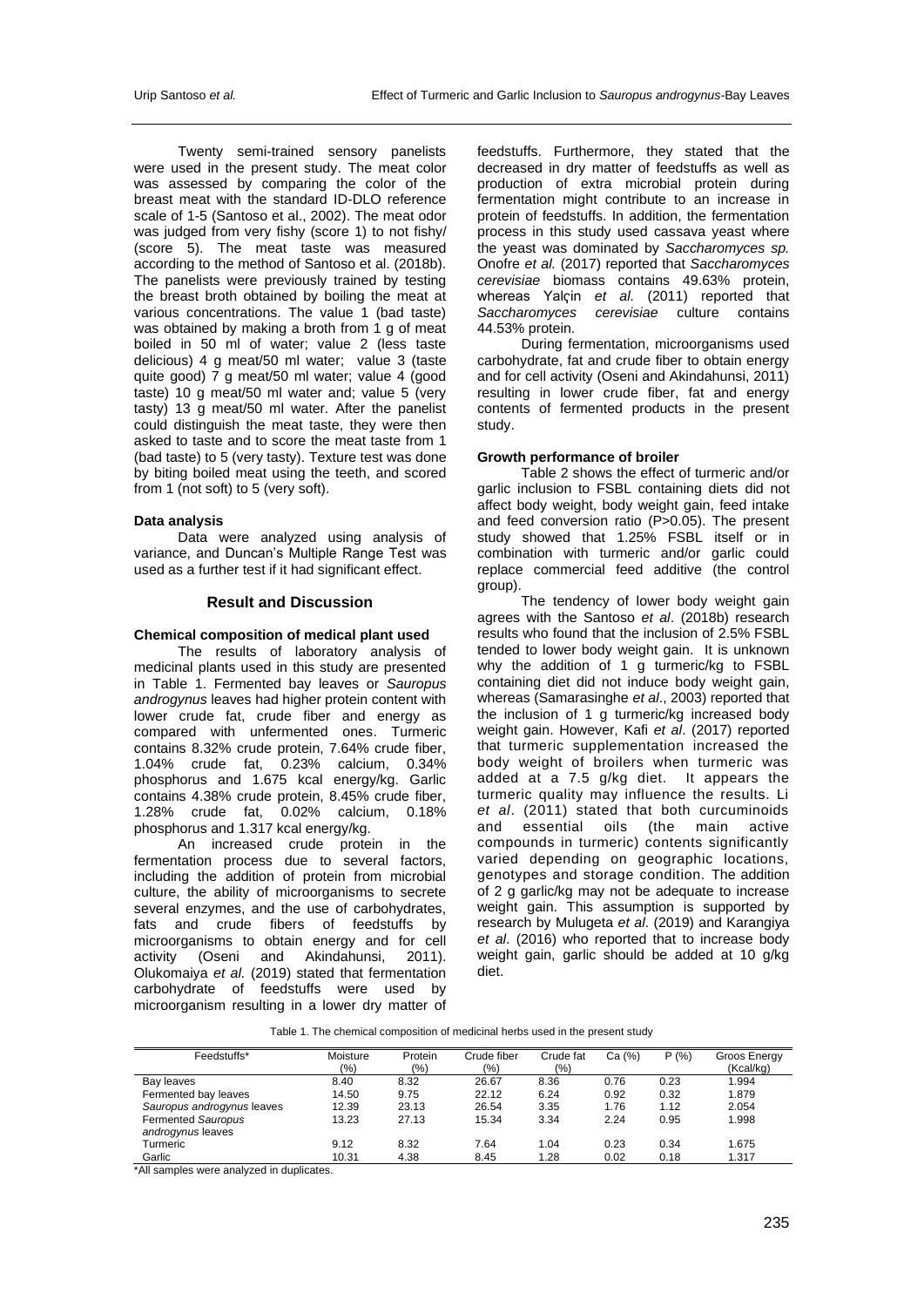Table 2. Effect of turmeric and garlic inclusion to *Sauropus androgynus*-bay leaves containing diets on performance of female broilers

| Variables                                    | P <sub>0</sub> | D1                                                                                                                                                                                                                                                                                                                                                                                   | P2             | P3           | P4            |       |
|----------------------------------------------|----------------|--------------------------------------------------------------------------------------------------------------------------------------------------------------------------------------------------------------------------------------------------------------------------------------------------------------------------------------------------------------------------------------|----------------|--------------|---------------|-------|
| Body weight, g/bird                          | 1.413.3+25.1   | 1.414.6+68.6                                                                                                                                                                                                                                                                                                                                                                         | 1.366.4+16.5   | 1.390.3+49.1 | 1.416.3+49.1  | 0.615 |
| Body weight gain, g/bird                     | 1.003.8+30.9   | $994.1 + 64.1$                                                                                                                                                                                                                                                                                                                                                                       | $949.5 + 22.8$ | 972.9+42.7   | 1.001.3+25.7  | 0.646 |
| Feed intake, g/bird                          | 1.838.2+57.7   | 1.904.6+136.2                                                                                                                                                                                                                                                                                                                                                                        | 1.823.3+97.6   | 1.569.6+76.4 | 1.809.8+55.9  | 0.481 |
| Feed conversion ratio                        | 1.83+0.07      | 1.92+0.06                                                                                                                                                                                                                                                                                                                                                                            | 1.92+0.09      | 1.62+0.50    | $1.81 + 0.27$ | 0.473 |
| $\mathbb{R}^n$ $\mathbb{R}^n$ $\mathbb{R}^n$ |                | $\overline{1}$ $\overline{0}$ $\overline{1}$ $\overline{1}$ $\overline{1}$ $\overline{1}$ $\overline{1}$ $\overline{1}$ $\overline{1}$ $\overline{1}$ $\overline{1}$ $\overline{1}$ $\overline{1}$ $\overline{1}$ $\overline{1}$ $\overline{1}$ $\overline{1}$ $\overline{1}$ $\overline{1}$ $\overline{1}$ $\overline{1}$ $\overline{1}$ $\overline{1}$ $\overline{1}$ $\overline{$ |                |              |               |       |

P0 = Control; P1 = 1.25% fermented *Sauropus androgynus*-bay leaves (FSBL) containing diet; P2 = 1.25% FSBL containing diet plus 1 g turmeric powder; P3 = 1.25% FSBL containing diet plus 2 g garlic); P4 = 1.25% FSBL containing diet plus1 g of turmeric and 2 g garlic).

### **Carcass quality**

The effect of turmeric and/or garlic inclusion to FSBL containing diets on carcass quality is shown in Table 3. The inclusion of turmeric and garlic to FSBL containing diets had no effect on carcass weight, meat bone ratio, and drip loss (P>0.05) but affected cooking loss (P<0.05). P1 had lower cooking loss than P0, P3. Carcass color was qualitatively more yellow in the medical plant groups than in the control group which was given a 0.5% commercial feed additive containing diet.

No change in carcass weight and meat bone ratio in the current study was in line with the observation of Santoso *et al.* (2018b). These investigators reported that the use of 2.5% or 5% FSBL did not improve carcass weight and meat bone ratio. The protein and energy levels of all experimental diets were relatively similar, which might cause no change in those variables.

The present study showed that cooking loss was lower in broilers fed diet with 1.25% FSBL. The previous study (Santoso *et al*., 2018b) showed that giving 2.5% FSBL did not reduce cooking loss. Thus, the level of FSBL inclusion may give different responses on cooking loss. However, It is unknown why garlic inclusion to FSBL containing diet increased cooking loss. It is assumed that the antioxidants contained in *Sauropus androgynus* and bay leaves are antagonist with antioxidants in garlic. Some antioxidants could have antagonism responses. For example, when flavonoid and trolox (a watersoluble analog of vitamin E and has an antioxidant like vitamin E) were mixed, the concentration of flavonoid becomes lower resulting in lower antioxidant activity (Tavadyan and Minasyan, 2019). Lower antioxidant activity may result in higher protein oxidation that may cause a higher cooking loss in the present study. In addition, lower cooking loss might also be caused by lower meat fat content. Santoso *et al.* (2020) used the same treatment as the current study, and found that the inclusion of 1.25% FSBL reduced meat fat content. Wong and Maga (1995) reported that meat with low fat content has a low cooking loss. The inclusion of turmeric plus garlic to FSBL

containing diet normalize cooking loss as compared with FSBL containing diet.

Medical plant mixture inclusion tended to reduce drip loss except for P3. The reduction tendency of P1, P2 and P4 were 18,4%, 12,4% and 16,5%, respectively. The addition of turmeric and/or garlic tended to reduce the effectiveness of the FSBL containing diet to reduce drip loss. The antagonistic interaction of antioxidant compounds present in the medical plant mixture might cause lower activity of antioxidant resulting in higher drip loss.

Better carcass color in the medical plant mixture groups is assumed from an increase in βcarotene content of a carcass. Fermented *Sauropus androgynus* leaves contain 3,510.4 4 µg/g β-carotene (Santoso *et al*., 2015). Turmeric had total carotenoids 510 µg/100g with 60 µg/100g β-carotene (Kandlakunta *et al*., 2008), whereas garlic has a β-carotene range from 5.68-7.46 µg/100 g (Azzini *et al*., 2014). It appears that more yellow of carcass color was in part caused by the accretion of β-carotene content in the skin. Santoso *et al*. (2016) reported that the *Sauropus androgynus* leaves themselves enhanced carcass color in broilers.

### **Organoleptic properties**

The effect of turmeric and garlic inclusion to FSBL containing diets on meat organoleptic properties is shown in Table 4. The inclusion of turmeric and garlic to FSBL containing diets did not affect taste, odor and texture of broiler meats. In qualitative value, meat color was relatively similar to among the treatment groups.

A similar broiler breast color indicates similar meat quality. Similar breast meat color resulted in similar muscle pH, percentages of marinade pick-up and amounts of retained moisture indicating similar meat quality (Allen *et al*., 1998). The present study used 1.25% FSBL, whereas higher inclusion of this mixture (2.5% FSBL) increased meat color (Santoso *et al*., 2018b). Thus, the influence of FSBL on meat color depends on the level of use of FSBL. Furthermore, the 2.5% FSBL containing diet (Santoso *et al*., 2018b) or 1.25% FSBL containing

Table 3. Effect of turmeric and garlic inclusion to *Sauropus androgynus*-bay leaves containing diets on carcass quality in female broilers

| Variables         | P <sub>0</sub>   | D1               | P2                  | P3                          | P4                  |       |
|-------------------|------------------|------------------|---------------------|-----------------------------|---------------------|-------|
| Carcass weight, % | 69.12+0.76       | 69.33+1.08       | 69.39+2.28          | 68.48+0.79                  | 70.36+2.05          | 0.494 |
| Meat bone ratio   | $6.41 + 0.65$    | $6.00 + 0.63$    | $6.29 + 0.58$       | $6.22 + 0.32$               | $6.40 + 0.43$       | 0.780 |
| Cooking loss      | $35.89 + 1.05^b$ | $32.59 + 1.13^a$ | $34.04 + 1.61^{ab}$ | $35.16 + 0.87$ <sup>b</sup> | $33.86 + 1.60^{ab}$ | 0.000 |
| Drip loos         | 7.11+2.53        | $5.80 + 1.55$    | $6.23 + 2.64$       | $8.04 + 1.45$               | $5.94 + 2.22$       | 0.732 |
| Carcass color     | $102.38 + 0.25$  | $102.63 + 0.25$  | 102.63+0.48         | 102.75+0.29                 | 102.75+0.29         |       |

P0 = Control; P1 = 1.25% fermented *Sauropus androgynus*-bay leaves (FSBL)] containing diet; P2 = 1.25% FSBL containing diet plus 1 g turmeric powder; P3 = 1.25% FSBL containing diet plus 2 g garlic); P4 = 1.25% FSBL containing diet plus1 g of turmeric and 2 g garlic).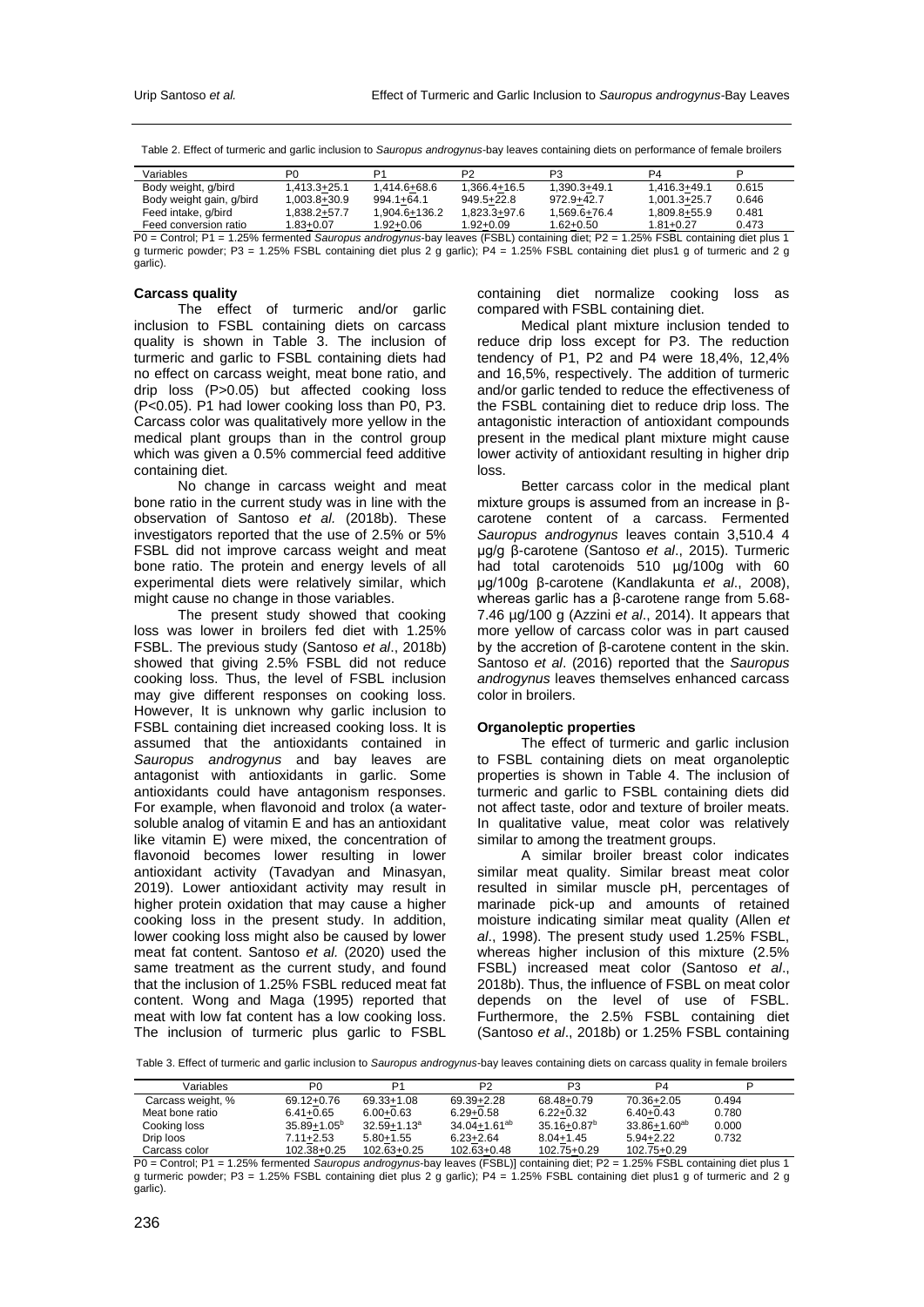Table 4. Effect of turmeric and garlic inclusion to *Sauropus androgynus*-bay leaves containing diets on organoleptic properties of broiler meats

| Variables                                 | P <sub>0</sub>                                         | ٥٠            | P <sub>2</sub> | P <sub>3</sub>                             | P4            |
|-------------------------------------------|--------------------------------------------------------|---------------|----------------|--------------------------------------------|---------------|
| Taste                                     | $3.04 + 0.36$                                          | $3.19 + 0.21$ | $2.93 + 0.14$  | $3.28 + 0.25$                              | $3.09 + 0.23$ |
| Odor                                      | $3.06 + 0.15$                                          | $3.24 + 0.26$ | $3.11 + 0.06$  | $3.10 + 0.30$                              | $3.26 + 0.13$ |
| Texture                                   | $2.94 + 0.11$                                          | $3.08 + 0.54$ | $3.03 + 0.26$  | $3.24 + 0.42$                              | $3.34 + 0.23$ |
| Meat color                                | $3.00 + 0.54$                                          | $2.94 + 0.43$ | $3.00 + 0.54$  | $2.94 + 0.37$                              | $3.00 + 0.35$ |
| $\sim$ $\sim$ $\sim$ $\sim$ $\sim$ $\sim$ | $\cdot$ $\sim$ $\sim$ $\cdot$ $\cdot$<br>$\sim$ $\sim$ |               | $1 - 2 - 1$    | $\cdots$ $\sim$<br>$1.0001$ manufacturers. |               |

P0 = Control; P1 = 1.25% fermented *Sauropus androgynus*-bay leaves (FSBL)] containing diet; P2 = 1.25% FSBL containing diet plus 1 g turmeric powder; P3 = 1.25% FSBL containing diet plus 2 g garlic); P4 = 1.25% FSBL containing diet plus1 g of turmeric and 2 g garlic).

diet (the present study) did not affect taste, texture and odor of broiler meat. Furthermore, the use of 5% FSBL improved taste, texture and odor of broiler meats (Santoso *et al*., 2018b).

The addition of 1 g turmeric/kg and/or 2 g garlic/kg to 1.25% FSBL containing diet did not improve taste, meat color and texture and did not reduce odor. Karangiya *et al*. (2016) reported that inclusion 10 g garlic/kg tended to improve appearance, aroma, color, flavor, juiciness, and tenderness of broiler meats.Thus, the use of various combinations of medical plants in current research could replace commercial feed additive without reducing organoleptic properties of broiler meat.

### **Conclusions**

The inclusion of garlic and/or turmeric to fermented *Sauropus androgynus*-bay leaves containing diet did not improve performance and carcass quality in broiler chickens. The use of 1.25% FSBL containing diet reduced cooking loss. Any combination of medicinal plants could replace commercial feed additive.

# **Acknowledgment**

The authors thank the Directorate General of Higher Education, the Ministry of Research, Technology and Higher Education, Indonesia under contract number 769/UN30.15/LT/2019. The authors are also grateful to Kiki Rusdi, Elsa Marta Sawitri, Ander Agustian, and Novriska Winni Simanjutak for assisting in the conduct of this research.

#### **References**

- Allen, C. D., D. L. Fletcher, J. K. Northcutt, and S. M. Russell. 1998. The Relationship of broiler breast color to meat quality and shelf-life. Poult. Sci. 77: 361-366.
- Al-Masaudi S. B. and M. O. Al-Bureikanj . 2013. Antimicrobial activity of garlic juice (*Allium sativum*), honey, and garlic-honey mixture on some sensitive and multiresistant microorganism. Life Sci. J. 10: 2429-2435.
- AOAC. 2012. Official methods of analysis. 19th edn. Association of Official Analytical Chemist, Washington, D. C.
- Arify, T., S. Jaisree, K. Manimaran, S. Ezhil-Valavan, and A. Sundaren. 2018. Antiviral effects of garlic (*Allium sativum*) and nilavembu (*Andrographis paniculata*)

against velogenic strain of newcastle disease virus: an in ovo study. Int. J. Livest. Res. 8: 157-164.

- Azzini, E., A. Durazzo, M. S. Foddai, O. Temperini, E. Venneria, S. Valentini, and G. Maiani. 2014. Phytochemicals content in Italian garlic bulb (*Allium sativum* L.) varieties. J. Food Res. 3: 26-32.
- Burian, J. P., L. V. S. Sacramento, and I. Z. Carlos. 2017. Fungal infection control by garlic extracts (*Allium sativum* L.) and modulation of peritoneal macrophages activity in murine model of sporotrichosis. Braz. J. Biol. 77: 848-855.
- Fenita, Y., U. Santoso, Kususiyah, J. Supriyadi, N. Sari, and N. Adiyan. 2017. Pengaruh pemberian tumbuhan obat terhadap performa, kualitas karkas, dan profil organoleptik pada ayam broiler. Prosiding Seminar Nasional pada Pengelolaan, Pengembangan dan Pemanfaatan Sumber Daya Genetik Pertanian dan Peternakan untuk Mendukung Ketersediaan Pangan yang Berkelanjutan. Universitas Mulawarman, Samarinda, hal. 204-207.
- Jimoh A. A., B. R. Olorede, A. Abubakar, J. P. Fabiyi, E. B. Ibitoye, N. Suleiman and S. Garba. 2012. Lipids profile and haematological indices of broiler chickens fed garlic (*Allium sativum*) - supplemented diets. J. Vet. Adv. 2: 474-480.
- Kafi, A., M. N. Uddin, M. J. Uddin, M. M. H. Khan, and M. E. Haque. 2017. Effect of dietary supplementation of turmeric (*Curcuma longa*), ginger (*Zingiber officinale*) and their combination as feed additives on feed intake, growth performance and economics of broiler. Int. J. Poult. Sci. 16: 257-265.
- Kandlakunta, B., A. Rajendran, and L. Thingnganing. 2008. Carotene content of some common (cereals, pulses, vegetables, spices and condiments) and unconventional sources of plant origin. Food Chem. 106: 85-89.
- Karangiya, V. K., H. H. Savsani, S. S. Patil, M. M. Gadariya, S. Marandi, and M. R. Chavda. 2016. Effect of using ginger and garlic powder as natural feed additive on performance and carcass quality of broiler chick. Indian Vet. J. 93: 11-13.
- Li, S., W. Yuan, G. Deng, P. Wang, P. Yang, and B. B. Aggarwal. 2011. Chemical composition and product quality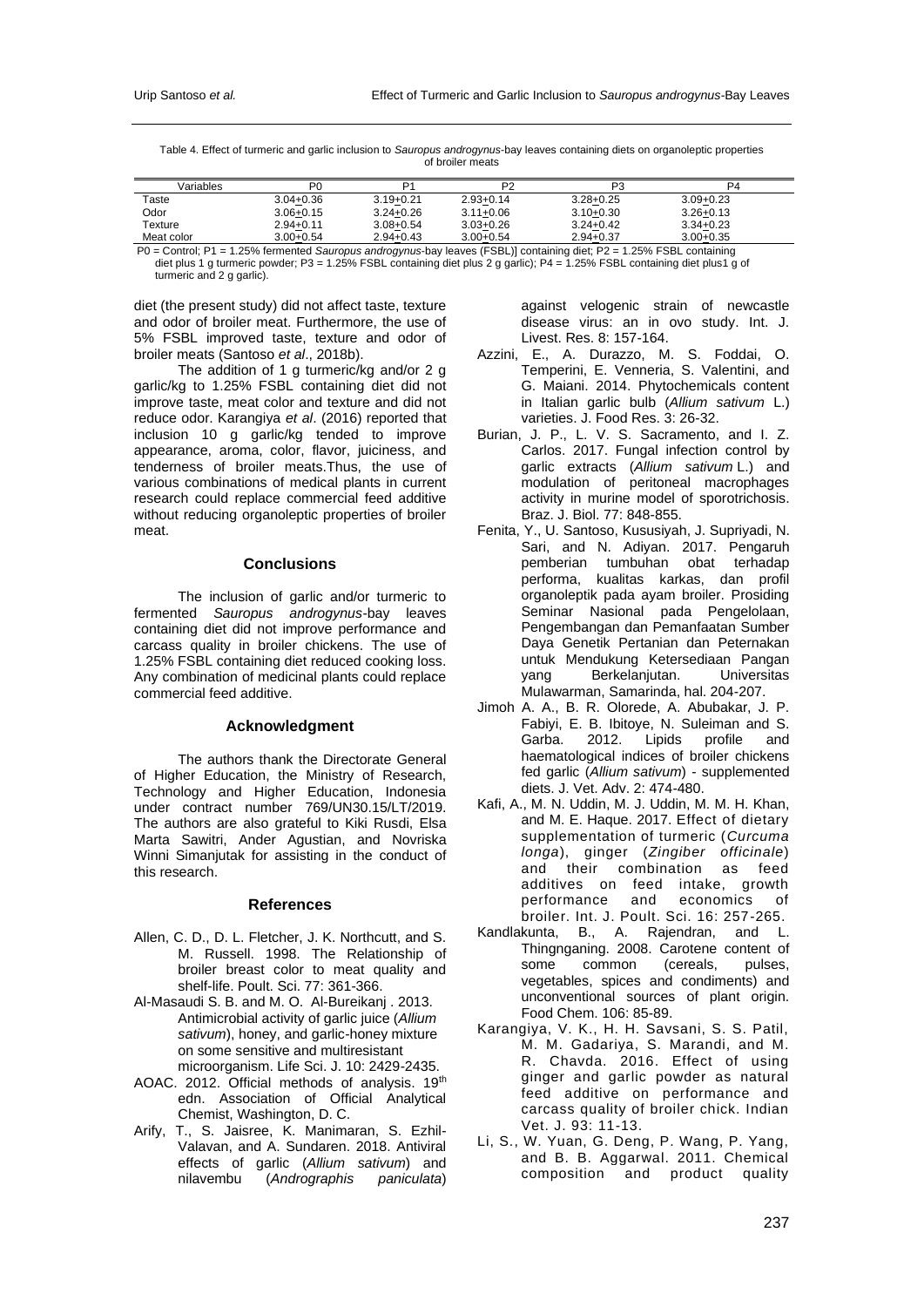control of tumeric (*Curcuma longa* L.). Pharmaceutical Crops 2: 28-54.

- Lukasiewicz, M., K. Mucha, K. Puppel, B. Kuczynska, and A. Matuszewski. 2017. Influence of dietary supplementation on performance and meat quality of broiler chickens. Rocz. Nauk. Zoot. 44: 107-119.
- Manyi-Loh, C., S. Mamphweli, E. Meyer and A. Okoh. 2018. Antibiotic use in agriculture and ist consequential resistance in environmental sources: Potential public health implications. Molecules 23: 795. doi:10.3390/molecules23040795.
- Mikaili, P., S. Maadirad, M. Moloudizargari, S. Aghajanshakeri, and S. Sarahroodi. 2013. Therapeutic uses and pharmacological properties of garlic, shallot, and their biologically active compounds. Iran. J. Basic. Med. Sci. 16: 1031-1048.
- Mulugeta, M., Z. Worku, A. Seid, and L. Debela. 2019. Effect of garlic powder (*Allium sativum*) on performance of broiler chicken. Livest. Res. Rural Dev. 31. [http://www.lrrd.org/lrrd31/4/worku31058.ht](http://www.lrrd.org/lrrd31/4/worku31058.html) [ml.](http://www.lrrd.org/lrrd31/4/worku31058.html)
- Nouzarian, R., S. A. Tabeidian, M. Toghyani, G. Ghalamkari, and M. Toghyani. 2011. Effect of turmeric powder on performance, carcass traits, humoral immune responses, and serum metabolites in broiler chickens. J. Anim. Feed Sci. 20: 389-400.
- Olukomaiya, O., C. Fernando, R. Mereddy, X. Li and Y. Sultanbawa. 2019. Solis-state fermented plant protein sources in the diets of broiler chickens: A review. Anim. Nutr., 5: 319-330.
- Onofre, S. B., I. C. Bertoldo,D. Abatti and D. Refosco. 2017. Chemical composition of the biomass of *Saccharomyces cerevisiae*  – (Meyen ex E. C. Hansen, 1883) yeast obtained from the beer manufacturing process. Int. J. Environ. Agric. Biotechnol. 2: 558-562.
- Oseni, O. A. and A. A. Akindahunsi. 2011. Some phytochemical properties and effect of fermentation on the seed of *Jatropha curcas* L. Am. J. Food Technol. 6: 158-165.
- Samad, A. P. A., U. Santoso, M. C. Lee, and F. H. Nan. 2014. Effects of dietary katuk (*Sauropus androgynus* L. Merr.) on growth, non-specific immune and diseases resistance against Vibrio alginolyticus infection in grouper Epinephelus coioides. Fish Shellfish Immunol. 30: 582-589.
- Samarasinghe K., C. Wenk, K. F. S. T. Silva, and J. M. D. M. Gunasekera. 2003. Turmeric (*Curcuma longa*) root powder and mannan oligosaccharides as alternatives to antibiotics in broiler chicken diets. Asian-Australas. J. Anim. Sci. 16: 1495-1500.
- Sangilimandan, K., R. R. Churchil, K. Premavali, and A.V. Omprakash. 2019. Effect of garlic (*Allium sativum*) on production performances and carcass traits of

Nandanam Broiler-2. Int. J. Curr. Microbiol. App. Sci. 8: 2531-2538.

- Santoso, U. T. Suteky, Heryanto and Sunarti. 2002. Pengaruh cara pemberian ekstrak daun katuk (*Sauropus androgynus*) terhadap penampilan dan kualitas karkas ayam pedaging. JITV 7: 144-149.
- Santoso, U., Y. Fenita, Kususiyah, and I. G. N. G. Bidura. 2015. Effect of fermented *Sauropus androgynus* leaves on meat composition, amino acid and fatty acid compositions in broiler chickens. Pak. J. Nutr. 14: 799-807.
- Santoso, U., Y. Fenita, and Kususiyah. 2016. The effect of fermented *Sauropus androgynus* leaves on performance, fat deposition and carcass quality in broiler chicken. Proceeding in International Seminar on Promoting Local Resources for Food and Health. BPFP Unib, Bengkulu. Pp. 119- 122.
- Santoso, U., Y. Fenita, Kususiyah, M. I. Fauzi, S. S. Banes and N. Apriynti. 2018a. The effectiveness of fermented *Sauropus androgynus* leaf extract for replacing commercial feed additive in broiler chickens. In: Suplemen Pakan Ternak. U. Santoso (ed.). 1 edition. Plantaxia, Yogyakarta, pp. 193-205.
- Santoso, U., Y. Fenita, Kususiyah, P. Purwanto, S. Utami, Anindita, dan Y. A. D. Nababan. 2018b. The influence of medical plant mixture inclusion on performance, carcass quality and organoleptic properties in broiler chickens. Proceeding in 1st International Conference on Chemistry, Pharmacy and Medical Sciences. Bengkulu, Unib Press, pp. 84-89.
- Santoso, U., Y. Fenita, K. Kususiyah and A. Agustian. 2020. Effect of turmeric and garlic supplementation to fermented<br>Sauropus androgynus-bay leaves androgynus-bay containing diet on fat deposition and broiler meat composition. J. Indonesian Trop. Anim. Agric. 45: 91-102.
- Tavadyan, L. A. and S. H. Minasyan. 2019. Synergistic and antagonistic co-antioxidant effects of flavonoids with trolox or ascorbic acid in a binary mixture. J. Chem. Sci. 131: 40.

[https://www.ias.ac.in/article/fulltext/jcsc/131](https://www.ias.ac.in/article/fulltext/jcsc/131/05/0040) [/05/0040.](https://www.ias.ac.in/article/fulltext/jcsc/131/05/0040)

- Wong, N. H. and J. A. Maga. 1995. The effect of fat content on the quality of ground beef patties. Developments in Food Science, 37: 1345-1351.
- Yalҁin, S., S. Yalҁin, P. Can, A. O. Gürdal, C. Baġer and Ő. Eltan. 2011. The nutritive value of live yeast culture (*Saccharomyces cerevisiae*) and its effect on milk yield, milk composition and some blood parameters of dairy cows. Asian-Aust.J. Anim. Sci. 24: 1377-1385.
- Yetgin, A., K. Canli, and E. M. Altuner. 2018. Comparison of antimicrobial activity